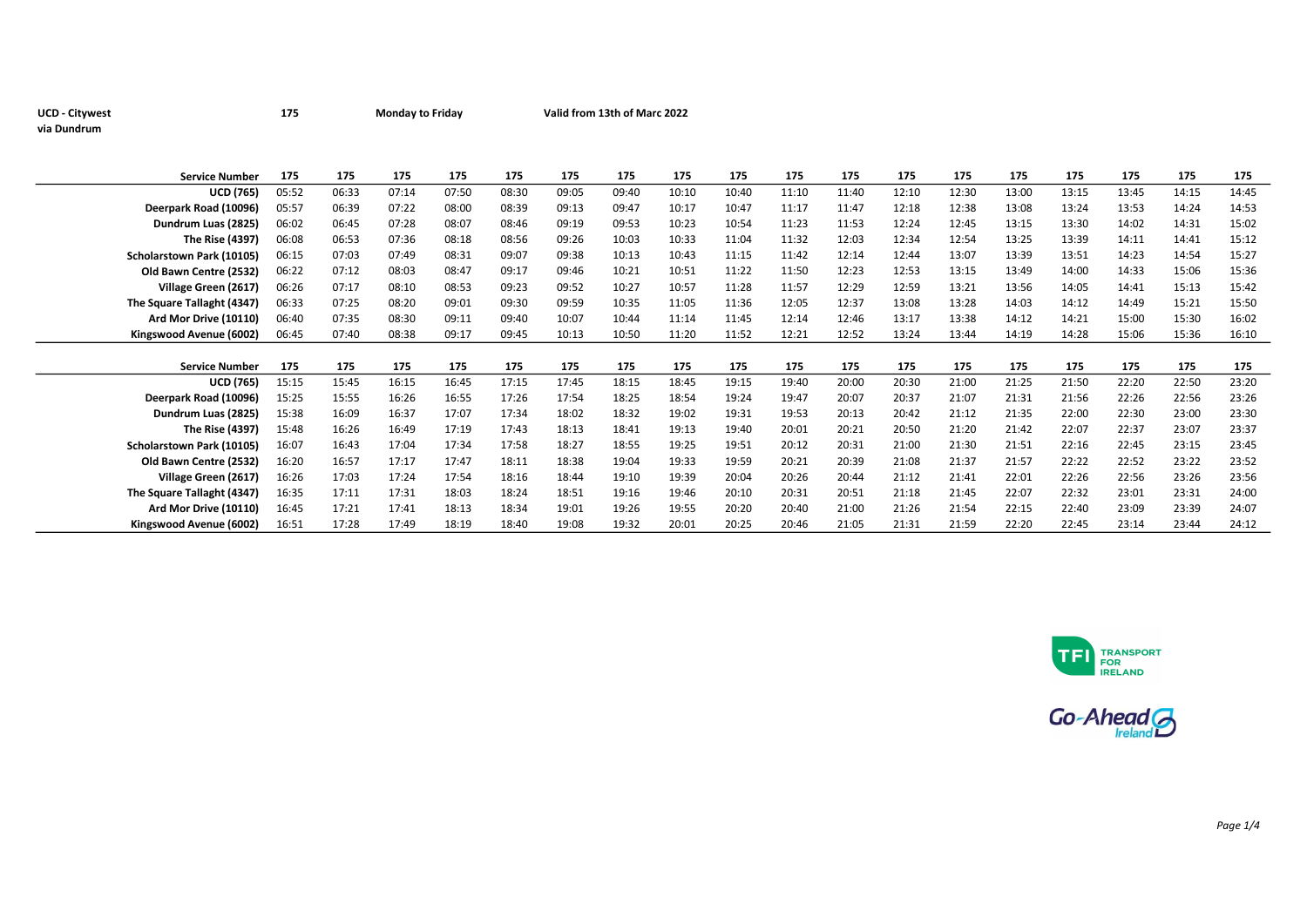## Citywest - UCD **175** Monday to Friday Valid from 13th of Marc 2022 via Dundrum

| <b>Service Number</b>           | 175   | 175   | 175   | 175   | 175   | 175   | 175   | 175   | 175   | 175   | 175   | 175   | 175   | 175   | 175   | 175   | 175   | 175   |
|---------------------------------|-------|-------|-------|-------|-------|-------|-------|-------|-------|-------|-------|-------|-------|-------|-------|-------|-------|-------|
| Kingswood Avenue (6001)         | 06:20 | 06:40 | 06:55 | 07:10 | 07:30 | 08:00 | 08:30 | 09:00 | 09:30 | 10:00 | 10:30 | 11:00 | 11:30 | 12:00 | 12:30 | 13:00 | 13:20 | 13:40 |
| Ard Mor Drive (10150)           | 06:25 | 06:46 | 07:00 | 07:15 | 07:35 | 08:07 | 08:37 | 09:09 | 09:36 | 10:06 | 10:36 | 11:06 | 11:36 | 12:06 | 12:36 | 13:06 | 13:27 | 13:46 |
| Tallaght Luas (4348)            | 06:34 | 06:55 | 07:10 | 07:25 | 07:45 | 08:18 | 08:48 | 09:19 | 09:46 | 10:15 | 10:45 | 11:15 | 11:45 | 12:16 | 12:46 | 13:16 | 13:36 | 13:56 |
| Old Bawn Centre (2540)          | 06:46 | 07:08 | 07:22 | 07:37 | 07:57 | 08:33 | 09:04 | 09:31 | 09:59 | 10:27 | 10:57 | 11:27 | 11:59 | 12:29 | 13:00 | 13:29 | 13:49 | 14:10 |
| Scholarstown Park (10154)       | 06:55 | 07:18 | 07:33 | 07:52 | 08:15 | 08:47 | 09:14 | 09:39 | 10:08 | 10:36 | 11:06 | 11:36 | 12:08 | 12:39 | 13:10 | 13:39 | 13:59 | 14:20 |
| Marley Park (2969)              | 07:03 | 07:25 | 07:42 | 08:03 | 08:27 | 08:56 | 09:21 | 09:47 | 10:16 | 10:43 | 11:13 | 11:43 | 12:15 | 12:45 | 13:17 | 13:47 | 14:06 | 14:27 |
| <b>Ballinteer Avenue (2858)</b> | 07:07 | 07:30 | 07:48 | 08:09 | 08:32 | 09:01 | 09:26 | 09:51 | 10:20 | 10:48 | 11:18 | 11:48 | 12:21 | 12:51 | 13:23 | 13:52 | 14:11 | 14:33 |
| Dundrum Centre (2841)           | 07:13 | 07:37 | 07:56 | 08:16 | 08:39 | 09:06 | 09:31 | 09:58 | 10:25 | 10:53 | 11:23 | 11:53 | 12:28 | 12:58 | 13:29 | 13:57 | 14:17 | 14:40 |
| Dundrum Luas (2866)             | 07:16 | 07:40 | 07:59 | 08:19 | 08:41 | 09:10 | 09:35 | 10:02 | 10:29 | 10:57 | 11:27 | 11:57 | 12:32 | 13:01 | 13:33 | 14:01 | 14:21 | 14:43 |
| <b>Fosters Avenue (2052)</b>    | 07:27 | 07:50 | 08:17 | 08:36 | 08:53 | 09:21 | 09:46 | 10:10 | 10:37 | 11:08 | 11:35 | 12:05 | 12:42 | 13:13 | 13:45 | 14:13 | 14:32 | 14:54 |
| <b>UCD (765)</b>                | 07:35 | 08:00 | 08:28 | 08:47 | 09:06 | 09:27 | 09:53 | 10:17 | 10:45 | 11:18 | 11:45 | 12:15 | 12:52 | 13:23 | 13:51 | 14:22 | 14:40 | 15:04 |
|                                 |       |       |       |       |       |       |       |       |       |       |       |       |       |       |       |       |       |       |
| <b>Service Number</b>           | 175   | 175   | 175   | 175   | 175   | 175   | 175   | 175   | 175   | 175   | 175   | 175   | 175   | 175   | 175   | 175   | 175   |       |
| Kingswood Avenue (6001)         | 14:10 | 14:40 | 15:10 | 15:40 | 16:10 | 16:40 | 17:10 | 17:40 | 18:05 | 18:35 | 19:05 | 19:35 | 20:15 | 20:45 | 21:15 | 21:45 | 22:15 |       |
| Ard Mor Drive (10150)           | 14:17 | 14:47 | 15:18 | 15:47 | 16:18 | 16:48 | 17:19 | 17:50 | 18:13 | 18:43 | 19:12 | 19:40 | 20:20 | 20:49 | 21:19 | 21:49 | 22:19 |       |
| Tallaght Luas (4348)            | 14:26 | 14:57 | 15:28 | 15:57 | 16:28 | 16:58 | 17:30 | 18:00 | 18:22 | 18:53 | 19:21 | 19:49 | 20:28 | 20:57 | 21:27 | 21:57 | 22:27 |       |
| Old Bawn Centre (2540)          | 14:41 | 15:12 | 15:43 | 16:11 | 16:42 | 17:14 | 17:47 | 18:16 | 18:36 | 19:06 | 19:32 | 20:00 | 20:38 | 21:06 | 21:36 | 22:06 | 22:36 |       |
| Scholarstown Park (10154)       | 14:52 | 15:23 | 15:53 | 16:22 | 16:53 | 17:26 | 17:59 | 18:26 | 18:46 | 19:16 | 19:41 | 20:08 | 20:46 | 21:13 | 21:43 | 22:13 | 22:43 |       |
| Marley Park (2969)              | 14:59 | 15:29 | 16:00 | 16:29 | 17:00 | 17:33 | 18:07 | 18:34 | 18:53 | 19:23 | 19:48 | 20:14 | 20:52 | 21:19 | 21:49 | 22:19 | 22:48 |       |
| <b>Ballinteer Avenue (2858)</b> | 15:04 | 15:34 | 16:05 | 16:34 | 17:05 | 17:37 | 18:11 | 18:39 | 18:58 | 19:28 | 19:52 | 20:18 | 20:55 | 21:23 | 21:53 | 22:23 | 22:51 |       |
| Dundrum Centre (2841)           |       |       |       |       |       |       |       |       |       | 19:33 | 19:57 | 20:22 | 20:59 | 21:27 | 21:57 | 22:27 | 22:55 |       |
|                                 | 15:10 | 15:41 | 16:12 | 16:39 | 17:11 | 17:43 | 18:16 | 18:44 | 19:04 |       |       |       |       |       |       |       |       |       |
| Dundrum Luas (2866)             | 15:14 | 15:44 | 16:16 | 16:43 | 17:15 | 17:48 | 18:20 | 18:48 | 19:07 | 19:37 | 20:01 | 20:26 | 21:03 | 21:29 | 21:59 | 22:29 | 22:58 |       |
| <b>Fosters Avenue (2052)</b>    | 15:28 | 15:56 | 16:27 | 16:54 | 17:28 | 17:59 | 18:31 | 18:59 | 19:18 | 19:46 | 20:09 | 20:34 | 21:10 | 21:35 | 22:05 | 22:35 | 23:03 |       |





Page 2/4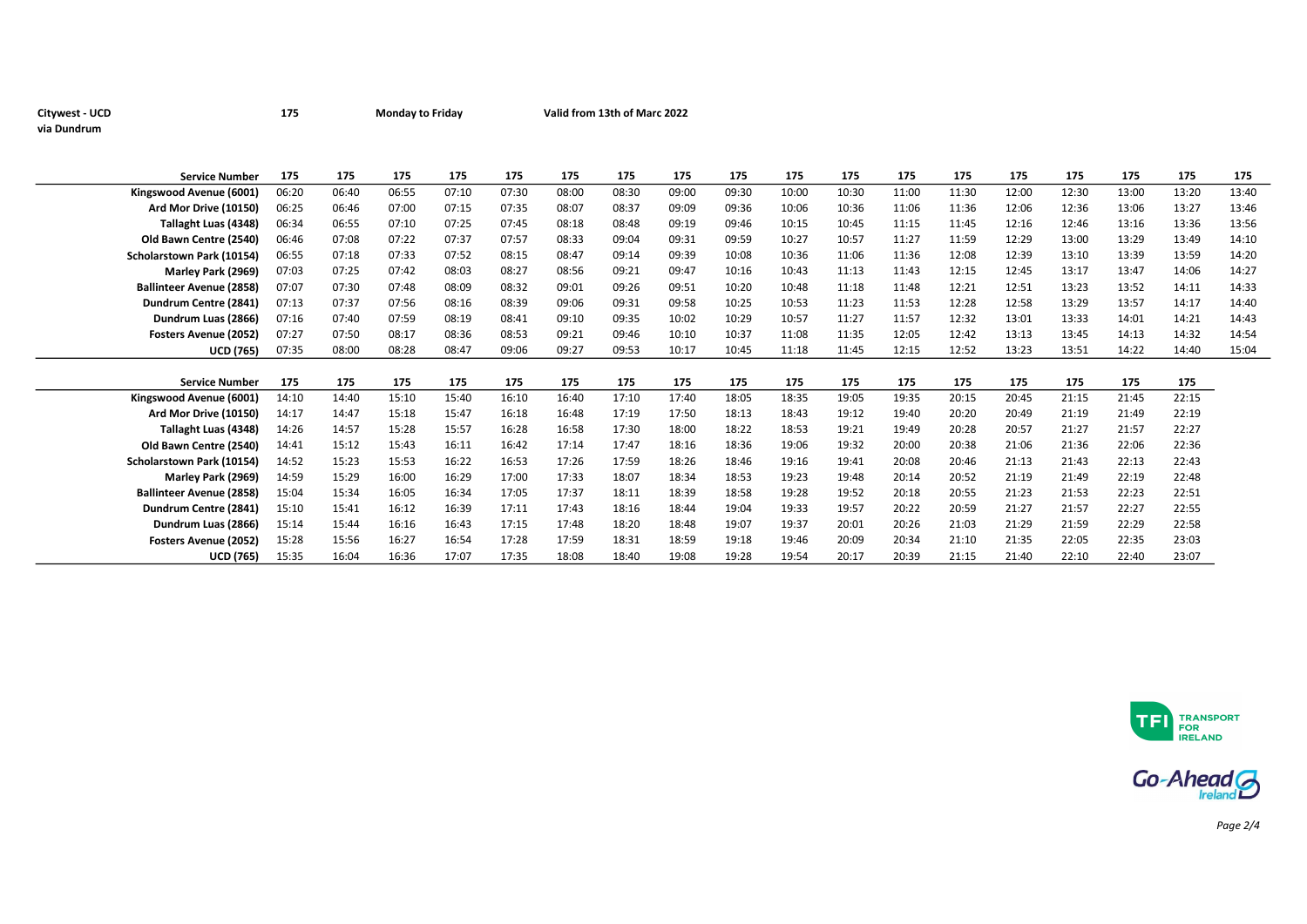| <b>UCD - Citywest</b> |                            | 175   |       | Saturday | Valid from 13th of Marc 2022 |       |       |       |       |       |       |       |       |       |       |       |       |
|-----------------------|----------------------------|-------|-------|----------|------------------------------|-------|-------|-------|-------|-------|-------|-------|-------|-------|-------|-------|-------|
| via Dundrum           |                            |       |       |          |                              |       |       |       |       |       |       |       |       |       |       |       |       |
|                       | <b>Service Number</b>      | 175   | 175   | 175      | 175                          | 175   | 175   | 175   | 175   | 175   | 175   | 175   | 175   | 175   | 175   | 175   | 175   |
|                       | <b>UCD (765)</b>           | 08:15 | 09:15 | 10:05    | 11:05                        | 12:05 | 13:05 | 14:05 | 15:05 | 16:05 | 17:05 | 18:05 | 19:05 | 20:05 | 21:15 | 22:20 | 23:20 |
|                       | Deerpark Road (10096)      | 08:21 | 09:22 | 10:13    | 11:13                        | 12:13 | 13:13 | 14:13 | 15:13 | 16:13 | 17:13 | 18:13 | 19:13 | 20:12 | 21:21 | 22:26 | 23:26 |
|                       | Dundrum Luas (2825)        | 08:26 | 09:27 | 10:19    | 11:19                        | 12:19 | 13:19 | 14:19 | 15:19 | 16:19 | 17:19 | 18:19 | 19:19 | 20:17 | 21:25 | 22:30 | 23:30 |
|                       | <b>The Rise (4397)</b>     | 08:32 | 09:34 | 10:27    | 11:28                        | 12:28 | 13:28 | 14:28 | 15:28 | 16:28 | 17:28 | 18:28 | 19:28 | 20:25 | 21:32 | 22:37 | 23:37 |
|                       | Scholarstown Park (10105)  | 08:40 | 09:43 | 10:37    | 11:40                        | 12:40 | 13:40 | 14:40 | 15:40 | 16:40 | 17:40 | 18:40 | 19:40 | 20:34 | 21:40 | 22:45 | 23:45 |
|                       | Old Bawn Centre (2532)     | 08:47 | 09:51 | 10:46    | 11:49                        | 12:49 | 13:49 | 14:49 | 15:49 | 16:49 | 17:49 | 18:49 | 19:49 | 20:42 | 21:47 | 22:52 | 23:52 |
|                       | Village Green (2617)       | 08:51 | 09:57 | 10:52    | 11:55                        | 12:55 | 13:55 | 14:55 | 15:55 | 16:55 | 17:55 | 18:55 | 19:55 | 20:46 | 21:51 | 22:56 | 23:56 |
|                       | The Square Tallaght (4347) | 08:57 | 10:03 | 11:00    | 12:04                        | 13:04 | 14:04 | 15:04 | 16:04 | 17:04 | 18:04 | 19:04 | 20:04 | 20:52 | 21:56 | 23:01 | 24:01 |
|                       | Ard Mor Drive (10110)      | 09:04 | 10:11 | 11:08    | 12:14                        | 13:14 | 14:14 | 15:14 | 16:14 | 17:14 | 18:14 | 19:14 | 20:14 | 21:00 | 22:04 | 23:09 | 24:09 |
|                       | Kingswood Avenue (6002)    | 09:09 | 10:16 | 11:13    | 12:19                        | 13:19 | 14:19 | 15:19 | 16:19 | 17:19 | 18:19 | 19:19 | 20:19 | 21:05 | 22:09 | 23:14 | 24:14 |

| Citywest - UCD<br>via Dundrum |                                 | 175   |       | Saturday |       |       | Valid from 13th of Marc 2022 |       |       |       |       |       |       |       |       |       |       |       |
|-------------------------------|---------------------------------|-------|-------|----------|-------|-------|------------------------------|-------|-------|-------|-------|-------|-------|-------|-------|-------|-------|-------|
|                               | <b>Service Number</b>           | 175   | 175   | 175      | 175   | 175   | 175                          | 175   | 175   | 175   | 175   | 175   | 175   | 175   | 175   | 175   | 175   | 175   |
|                               | Kingswood Avenue (6001)         | 07:10 | 08:10 | 08:50    | 09:30 | 10:30 | 11:30                        | 12:30 | 13:30 | 14:30 | 15:30 | 16:30 | 17:30 | 18:30 | 19:30 | 20:30 | 21:15 | 22:15 |
|                               | Ard Mor Drive (10150)           | 07:14 | 08:14 | 08:55    | 09:36 | 10:36 | 11:36                        | 12:36 | 13:36 | 14:36 | 15:36 | 16:36 | 17:36 | 18:36 | 19:34 | 20:34 | 21:19 | 22:19 |
|                               | Tallaght Luas (4348)            | 07:22 | 08:22 | 09:04    | 09:46 | 10:46 | 11:46                        | 12:46 | 13:46 | 14:46 | 15:46 | 16:46 | 17:46 | 18:46 | 19:42 | 20:42 | 21:27 | 22:27 |
|                               | Old Bawn Centre (2540)          | 07:31 | 08:31 | 09:14    | 09:57 | 10:57 | 11:59                        | 12:59 | 13:59 | 14:59 | 15:59 | 16:59 | 17:59 | 18:59 | 19:51 | 20:51 | 21:36 | 22:36 |
|                               | Scholarstown Park (10154)       | 07:38 | 08:38 | 09:22    | 10:06 | 11:06 | 12:11                        | 13:11 | 14:11 | 15:11 | 16:09 | 17:08 | 18:08 | 19:08 | 19:58 | 20:58 | 21:43 | 22:43 |
|                               | Marley Park (2969)              | 07:43 | 08:44 | 09:29    | 10:13 | 11:13 | 12:19                        | 13:19 | 14:19 | 15:19 | 16:16 | 17:15 | 18:15 | 19:15 | 20:04 | 21:04 | 21:49 | 22:49 |
|                               | <b>Ballinteer Avenue (2858)</b> | 07:47 | 08:48 | 09:33    | 10:17 | 11:17 | 12:25                        | 13:25 | 14:25 | 15:25 | 16:22 | 17:19 | 18:19 | 19:19 | 20:08 | 21:08 | 21:53 | 22:53 |
|                               | Dundrum Centre (2841)           | 07:52 | 08:53 | 09:38    | 10:22 | 11:23 | 12:32                        | 13:32 | 14:32 | 15:32 | 16:29 | 17:26 | 18:26 | 19:26 | 20:12 | 21:12 | 21:57 | 22:57 |
|                               | Dundrum Luas (2866)             | 07:54 | 08:55 | 09:41    | 10:25 | 11:26 | 12:35                        | 13:35 | 14:35 | 15:35 | 16:32 | 17:29 | 18:29 | 19:29 | 20:15 | 21:14 | 21:59 | 22:59 |
|                               | <b>Fosters Avenue (2052)</b>    | 07:59 | 09:01 | 09:48    | 10:32 | 11:34 | 12:43                        | 13:43 | 14:43 | 15:43 | 16:40 | 17:37 | 18:37 | 19:37 | 20:22 | 21:20 | 22:05 | 23:05 |
|                               | <b>UCD (765)</b>                | 08:04 | 09:06 | 09:55    | 10:39 | 11:42 | 12:51                        | 13:51 | 14:51 | 15:51 | 16:48 | 17:45 | 18:45 | 19:45 | 20:27 | 21:25 | 22:10 | 23:10 |